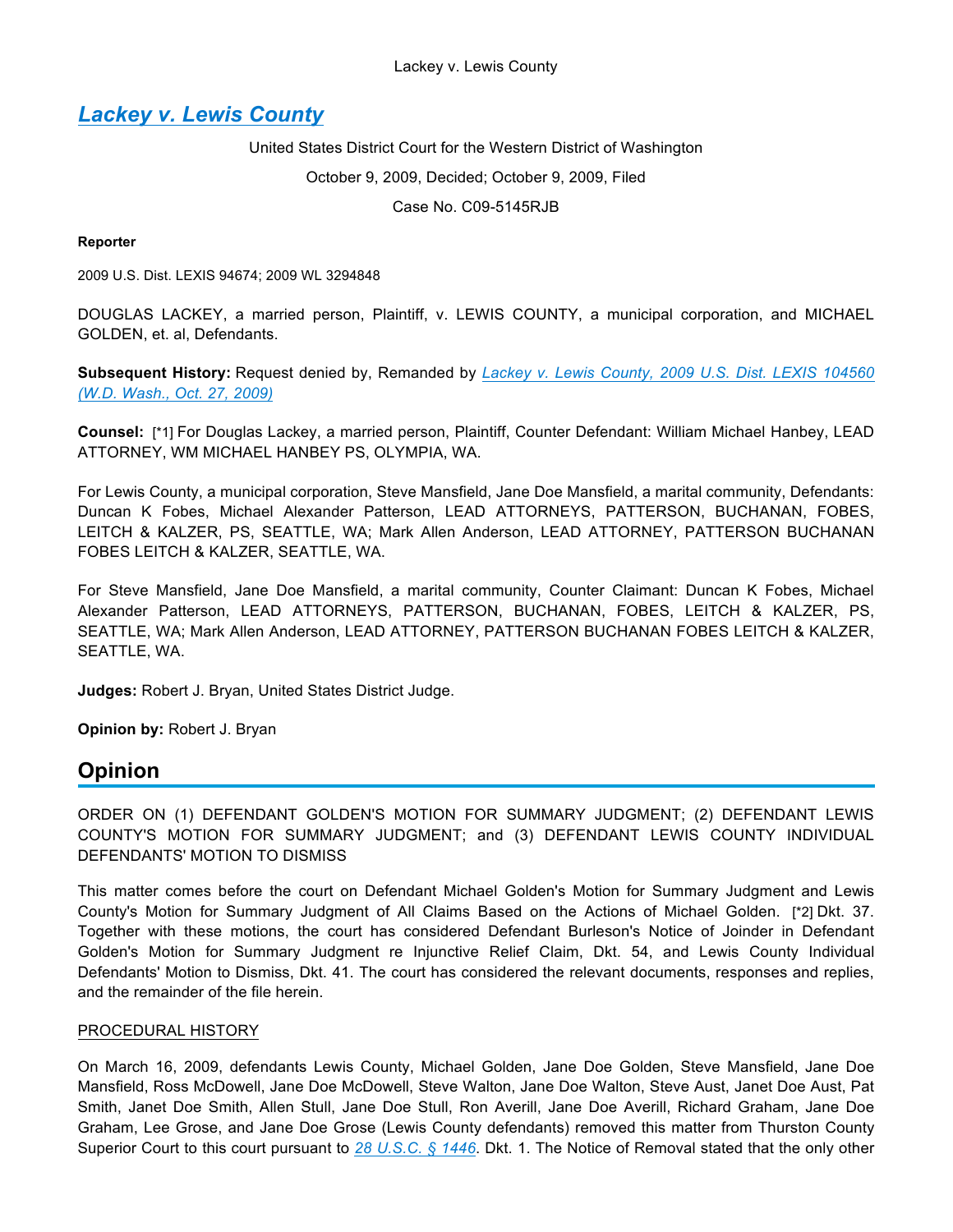named defendant, Mason County Prosecuting Attorney Gary Burleson, did not oppose removal. Dkt. 1 at 3. The plaintiff, Douglas Lackey, had filed his complaint in Thurston County Superior Court on February 17, 2009. Dkt. 1-3.

On June 5, 2009, the court denied Defendant Michael [\*3] Golden's Motion to Dismiss on the basis that the motion was premature in that relevant discovery on immunity had not been conducted. Dkt. 31. Subsequently, the parties filed a Joint Status Report and Discovery Plan to pursue discovery on all matters. Dkt. 32. On September 1, 2009, the parties completed phase one of discovery, which allowed depositions solely related to Mr. Golden's claim for absolute and/or qualified immunity. Dkt. 32 at 4.

On the same day that phase one discovery was completed, Mr. Golden filed this Motion for Summary Judgment, which Lewis County joins for all claims based on the actions of Mr. Golden. Dkt. 37. Also on September 1, 2009, the individual Lewis County defendants filed a Motion to Dismiss. Dkt. 41. Mr. Burleson then filed a Notice of Joinder in Mr. Golden's Motion for Summary Judgment. Dkt. 54.

On September 23, 2009, the plaintiff filed a response to Mr. Golden's motion for summary judgment and a response to the individual Lewis County defendants' motion to dismiss. Dkt. 55; Dkt. 57. Mr. Golden replied on October 2, 2009. Dkt. 62. The Lewis County individual defendants also replied on October 2, 2009. Dkt. 61.

# MOTION FOR SUMMARY JUDGMENT

On September 1, 2009, [\*4] Mr. Golden filed a motion for summary judgment, contending that (1) as Lewis County's Prosecuting Attorney, he is entitled to absolute immunity regarding the claims under *42 U.S.C. § 1983* for sharing information with another prosecutor about an officer with *Brady* issues; (2) he is entitled to qualified immunity because there was no clearly established law in 2007 holding that a prosecutor is prohibited from transmitting *Brady* information to a fellow state prosecutor in another county; and reasonable prosecuting attorneys would have believed that communication of the *Brady* information was lawful; (3) plaintiff's Due Process claim against him fails because Mr. Golden had no personal involvement in deprivation of plaintiff's property interests and Mr. Golden provided notice to the plaintiff that he intended to issue the *Brady* letter; (4) plaintiff's claim for breach of contract against him fails because Mr. Golden did not sign the settlement agreement and was not a party to it; plaintiff signed a waiver authorizing release of any and all information about him; and the settlement agreement authorized disclosure of *Brady* information; (5) plaintiff's defamation claim fails to meet the elements [\*5] of the claim; (6) plaintiff's invasion of privacy claim fails to meet the elements of the claim; (7) plaintiff's false light claim fails to meet the elements of the claim; (8) plaintiff's tortious interference with contractual relations and employment opportunities claim fails to meet the elements of the claim; and (9) plaintiff's claim for injunctive relief against Mr. Golden should be dismissed because of the public interest in granting prosecutors deference to share *Brady* material. Dkt. 37.

In addition to Mr. Golden's contentions, Defendant Lewis County contends that the plaintiff's *42 U.S.C. § 1983* claim against it fails to the extent that it is based on Mr. Golden's alleged actions in that (1) Lewis County cannot be held liable as a municipality without a specific promulgated regulation or a showing of deliberate indifference that led to the violation; (2) Mr. Golden's actions as Lewis County prosecutor represented actions of the state of Washington instead of the county; and (3) there is no authority supporting the plaintiff's claim that he was entitled to a nameclearing hearing before the disclosure of *Brady* material. Dkt. 37. Lewis County further requests summary judgment on [\*6] each state law claim based on the same failures alleged by Mr. Golden. Dkt. 37.

Mr. Burleson filed a notice of joinder to the section of Mr. Golden's motion for summary judgment regarding the claim for injunctive relief, contending that the plaintiff stated that Mr. Burleson is a party to the action only on that claim, and that summary judgment on the injunctive relief claim should cause Mr. Burleson to be dismissed form this action. Dkt. 54.

In his response, the plaintiff contends that (1) Mr. Golden is not entitled to absolute immunity because disclosing the *Brady* letter to Mr. Burleson was an administrative act rather than one intimately tied to the judicial process; (2) Mr. Golden is not entitled to qualified immunity because he was not actively engaged in the prosecution of a defendant when he shared the *Brady* letter with Mr. Burleson; (3) regardless of whether immunity is granted to Mr. Golden, injunctive relief is still appropriate; and (4) the remaining state claims should survive because there are material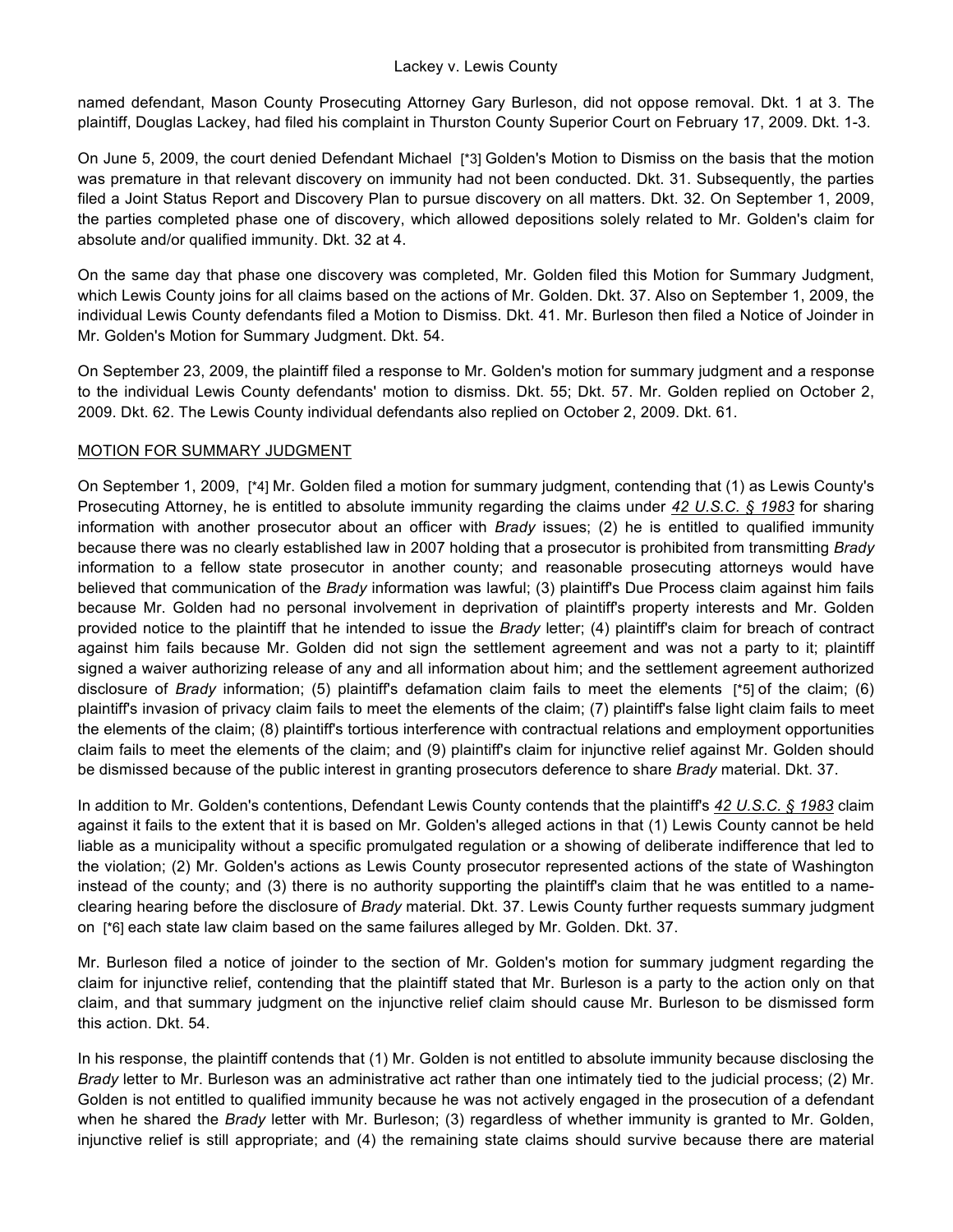issues of fact regarding each claim. Dkt. 55. The plaintiff further contends that, even if summary judgment is granted to Mr. Golden, dismissal of Lewis County is premature [\*7] because phase one of discovery focused solely on Mr. Golden's defense of immunity and that facts regarding Lewis County's liability have yet to be developed. Dkt. 55.

#### MOTION TO DISMISS

On September 1, 2009, the individual Lewis County defendants, with the exception of Michael Golden, Steve Mansfield, and Ross McDowell, filed a motion to dismiss, contending that the plaintiff failed to provide personal service of the summons and complaint to each defendant as required by Fed. R. Civ. P. 4. All of the individual defendants, with the exception of Steve Mansfield and Steve Walton, also move for dismissal on the grounds that none of the individual defendants had personal involvement with decisions regarding what process was given to the plaintiff upon termination. Dkt. 41. Mr. Burleson is not a party to either section of this motion to dismiss. Dkt. 41.

In his response, the plaintiff concedes that seventeen of the defendants did not receive personal service and should be dismissed. Dkt. 57. The plaintiff's response does not address the motion to dismiss Defendants Golden or McDowell based on lack of personal involvement with decisions regarding what process was given to the plaintiff upon [\*8] termination. Dkt. 57.

### RELEVANT FACTS

The plaintiff was employed as a Deputy Sheriff with the Lewis County Sheriff's Office, beginning in May 2001. Dkt. 16 at 2.

In May 2007, an internal investigation was conducted by the plaintiff's immediate supervisor, Sgt. Alan Stull, and the Operations Patrol Commander, Steve Aust, based on a formal citizen's complaint lodged against the plaintiff. Dkt. 16 at 3. Included in the factual determinations of the investigative report were findings that the plaintiff had been untruthful. On June 22, 2007, Chief Pat Smith conducted a pre-disciplinary hearing and determined that the plaintiff violated Sheriff's office policies. This caused Lewis County Sheriff Chief of Staff Steve Walton to send the results of the investigation to the Lewis County Prosecutor for analysis under *Brady v. Maryland, 373 U.S. 83, 83 S. Ct. 1194, 10 L. Ed. 2d 215 (1963)*. Dkt. 16 at 3. *Brady v. Maryland* imposes a duty upon prosecutors to disclose evidence that is favorable to an accused in criminal cases. *Brady, 373 U.S. at 87*. Evidence that could be potentially used for impeachment of a witness is included in the realm of evidence favorable to an accused. *See Giglio v. United States, 405 U.S. 150, 153, 92 S. Ct. 763, 31 L. Ed. 2d 104 (1972)*.

On [\*9] July 3, 2007, Mr. Walton sent a letter to Lewis County Prosecuting Attorney Michael Golden for a formal review, requesting a determination of the plaintiff's status relative to the *Brady* issue. Dkt. 16 at 3. Mr. Walton also sent a letter to the plaintiff, informing him that Mr. Walton had requested a *Brady* analysis from the Prosecuting Attorney. Dkt. 16 at 3, 12.

On July 6, 2007, Mr. Walton sent another letter advising the plaintiff that he had reviewed the file related to the investigation and the pre-disciplinary hearing conducted by Chief Smith; that he concurred with Chief Smith's findings that the plaintiff's actions violated the Lewis County Sheriff's Office Mission, Oath, Code of Ethics, Ethical Values, and Vision Statement; and that the plaintiff violated twelve enumerated policies of the Sheriff's Office. Dkt. 16 at 14. In addition, the letter stated that the plaintiff violated Lewis County Sheriff Civil Service Rule IX, Section 1, Paragraphs A and B, which state as follows:

A. "Incompetency, inefficiency or inattention to or dereliction of duty."

B. "Dishonesty, intemperance, immoral conduct, insubordination, discourteous treatment of the public or to a fellow employee, or any [\*10] other act or omission tending to injure the public service; or any other willful failure on the part of the employee to properly conduct himself; or any willful violation of the provisions of the Civil Service Act or these Rules and Regulations."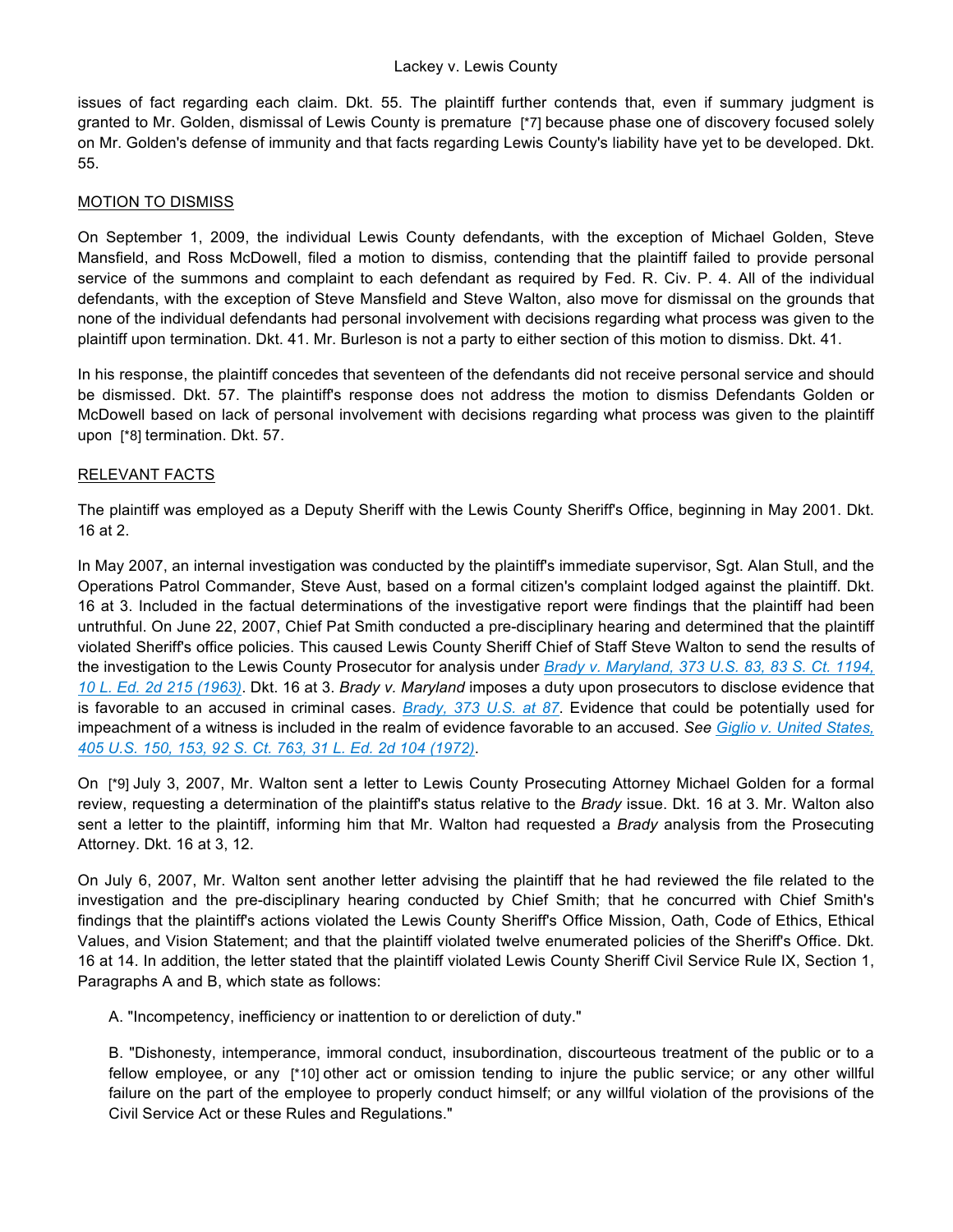Dkt. 16 at 15. The letter further stated that, as a result of the plaintiff's actions and the pre-disciplinary findings, Mr. Walton found it appropriate to terminate the plaintiff's employment. Dkt. 16 at 15. In addition, the letter stated that allegations of dishonesty required independent *Brady* analysis by the Prosecuting Attorney, and that a determination of lack of veracity "would constitute an additional and independent basis for termination." Dkt. 16 at 15.

On July 11, 2007, Mr. Golden sent Lewis County Sheriff Mansfield and Mr. Walton a memo, advising them of the impact the disciplinary findings regarding the plaintiff would have on the plaintiff's pending cases and any future referrals, specifically in regard to the requirements of *Brady v. Maryland.* Dkt. 16 at 17. The memo stated as follows:

The disciplinary file you provided contains findings that Deputy Lackey committed job-related acts of dishonesty or untruthfulness in violation [\*11] of LCSO [Lewis County Sheriff's Office] policy and civil service rule. I am obligated to provide this information to defendants and defense attorneys in every case in which Deputy Lackey is likely to testify as a witness for the State.

# Dkt. 16, at 17.

On July 11, 2007, Mr. Walton met with the plaintiff to provide the plaintiff the opportunity to present new information not addressed in the investigation. Dkt. 16 at 5. Mr. Walton stated in his declaration that the plaintiff failed to present any new information; Mr. Walton concurred with the findings of the investigation and with Chief Smith's recommendation to terminate plaintiff's employment. Dkt. 16 at 5.

On July 13, 2007, Mr. Walton notified the plaintiff by letter of his termination. Dkt. 16 at 5. The plaintiff filed an appeal of his termination through the Sheriff's Office Civil Service Commission. Dkt. 1-5 at 2. During the appeal process, a settlement was reached and a Settlement Agreement was executed on January 22, 2008. Dkt. 16 at 6. As part of the settlement, the Sheriff's Office agreed to remove any reference to findings of dishonesty in the plaintiff's termination letter; however, the findings were to remain in the plaintiff's [\*12] permanent investigation file. Dkt. 16 at 6. The parties to the agreement-- the Lewis County Sheriff's Office, the Lewis County Deputies Guild, and the plaintiff-- agreed that only the plaintiff's termination letter and dates of employment would be shared with prospective employers absent a signed waiver from the plaintiff allowing further disclosure. Dkt. 16 at 25-26. The settlement agreement further stated that the *Brady* memo from Mr. Golden to Mr. Walton would remain sealed by the Sheriff unless directed to be disclosed by a court order, public records request, or other applicable and controlling laws. Dkt. 16 at 25.

It is unclear exactly what role Mr. Golden may have played in the settlement negotiations. A representative from the Prosecutor's office did take part in the proceedings, and apparently often left to discuss issues with someone- presumably Mr. Golden. Dkt. 60 at 2. What is clear from the record is that Mr. Golden maintained his stance during the negotiations regarding the determination that the Lewis County investigation's findings into the plaintiff's actions constituted *Brady* material, and that, absent a reversal of those findings, the *Brady* determination would stand. [\*13] Dkt. 58 at 10-11. The plaintiff concedes this point by citing to and attaching to his response brief the relevant portion of Mr. Golden's deposition. Dkt. 55 at 15; Dkt. 58-1.

After the settlement agreement was executed, the plaintiff applied for employment with the City of Shelton Police Department. Dkt. 1-5 at 4. The plaintiff states that during this process he advised Shelton Police Chief Terry Davenport "of the means by which [his] employment had ended with the Office of the Sheriff for Lewis County." *Id.*

In mid-June 2008, the City of Shelton Police Department hired the plaintiff on a provisional basis and informed him that he would be made permanent once his background investigation was complete. *Id.* Two detectives from the City of Shelton Police Department visited the Lewis County Sheriff's Office to gain information for this investigation. *Id.* To allow the City of Shelton Police Department to conduct its inquiry, the plaintiff signed a waiver. *Id.* at 16. The plaintiff stated in a declaration that he understood under the terms of the settlement agreement that this waiver would allow the Lewis County Sheriff's Office "to disclose more information than my dates of employment and [\*14] last held position." *Id.* at 4.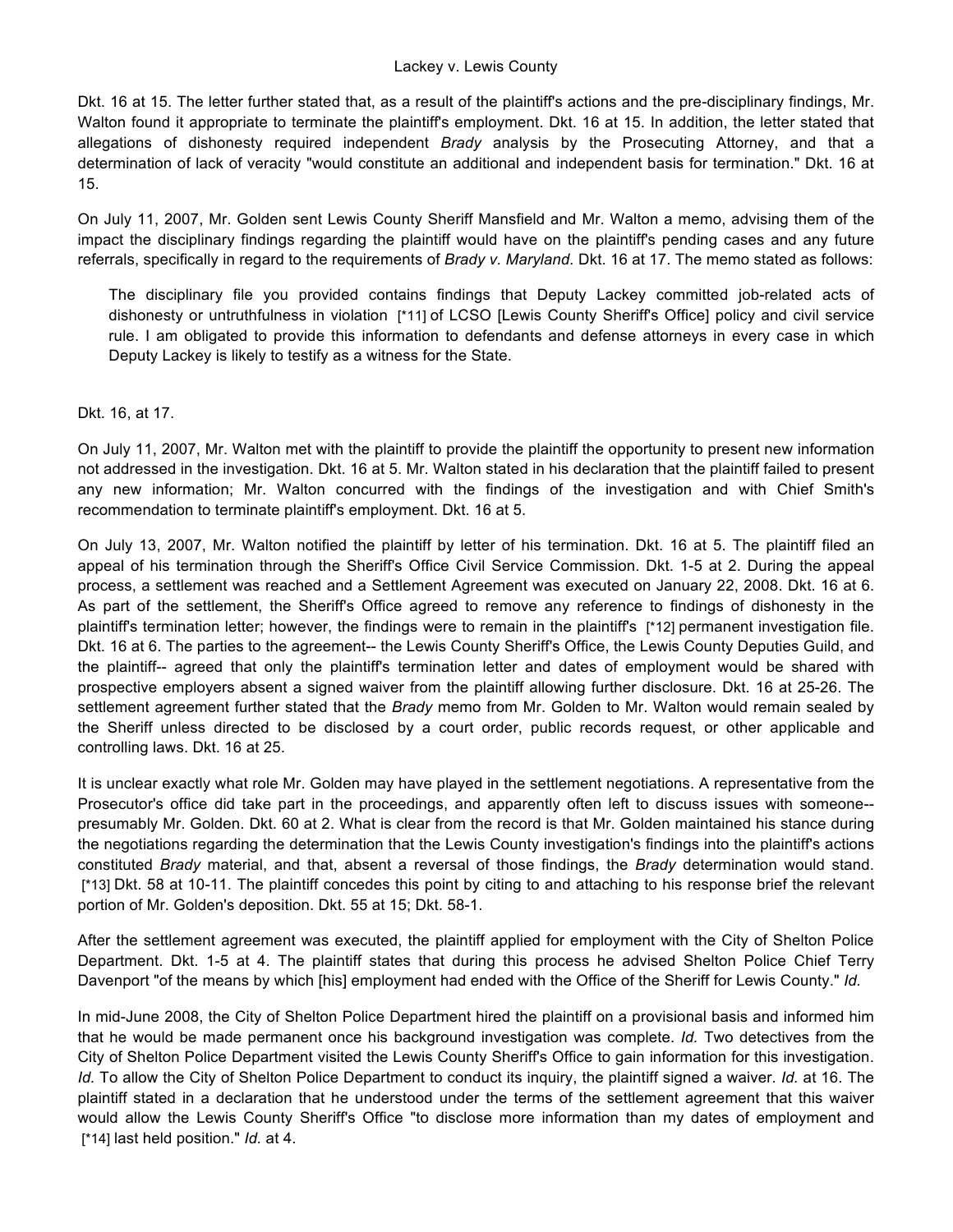During the City of Shelton background investigation, Lewis County provided some information to the investigators. However, "[Mr. Walton] decided to refrain from providing the contents of the settlement agreement as well as Prosecutor Golden's sealed *Brady* letter [from the plaintiff's personnel file] unless those documents were specifically requested." Dkt. 16 at 7.

In late-June 2008, the plaintiff was informed by Chief Davenport that the inquiry had been completed and that the detectives found some negative information in the plaintiff's employment file but "nothing that would preclude [him] from continuing to work for the City of Shelton and its Police Department." Dkt. 1-5 at 4.

On June 30, 2008, the plaintiff received a letter from Mr. Golden, which indicated that Mr. Golden had learned of the plaintiff's employment with the City of Shelton Police Department and that he would forward the *Brady* letter to the Mason County Prosecutor. Dkt. 1-5 at 5. The letter gave the plaintiff ten days to contact Mr. Golden if he had objections to the letter. Dkt. 15 at 4.

The plaintiff gave to Chief Davenport a copy of the letter from Mr. Golden. Dkt. 1-5 at 5. Chief Davenport [\*15] contacted Mr. Golden concerning the *Brady* letter in order to gain specific information about the letter. Dkt. 1-7 at 13. Mr. Golden stated in a declaration that Chief Davenport requested that he delay issuing the letter until Chief Davenport could further investigate the issue. Dkt. 15 at 4.

Shortly after, Chief Davenport contacted Defendant Mason County Prosecutor Gary Burleson, informing him that Mr. Golden intended to issue a *Brady* letter concerning the plaintiff to Mr. Burleson. Dkt. 1-7 at 13. Mr. Burleson informed Chief Davenport that a *Brady* letter would have to be disclosed to defendants in any case where the plaintiff could be called as a witness. Dkt. 1-6 at 8.

After the plaintiff told Chief Davenport about Mr. Golden's *Brady* letter, Chief Davenport sent two officers back to the Lewis County Sheriff's Office to review the plaintiff's personnel file again and speak with Mr. Golden. Dkt. 1-6 at 7. While it is disputed whether there was new information in the plaintiff's file during this second visit or if the two officers had failed to notice the information during their first review, it is agreed that after the second review the officers reported to Chief Davenport that there [\*16] was information calling into question the plaintiff's honesty and credibility. Dkt. 1-6 at 7-9. It also appears undisputed that the two detectives already had a copy of the plaintiff's settlement agreement and Mr. Golden's *Brady* letter, and that Mr. Walton never disclosed either document to the detectives. Dkt. 16 at 7-8.

At this stage of the development of the record, it appears that the Lewis County Sheriff's Office never actually disclosed Mr. Golden's *Brady* letter or the terms of the settlement agreement to anyone; the plaintiff has not made a contrary showing.

On July 10, 2008, Mr. Golden sent a letter to Mr. Burleson informing him of the *Brady* determination made in regard to the Lewis County investigation of the plaintiff, and included a copy of Mr. Golden's memo to Sheriff Mansfield detailing his legal obligations under *Brady v. Maryland.* Dkt. 15 at 4-5.

The plaintiff was then informed by Chief Davenport that the plaintiff could no longer be employed by the City of Shelton Police Department and he was terminated. Dkt. 1-5 at 6.

The above stated facts appear to be undisputed (with the exception of whether information indicating dishonest behavior was in the plaintiff's file when [\*17] first reviewed by the Mason County detectives, but that issue of fact is immaterial to this summary judgment motion). The predominant disputed fact is whether or not the plaintiff's actions while employed by the Lewis County Sheriff's Office constituted an act of dishonesty which caused the initial *Brady* determination. That issue is immaterial to this motion. The Lewis County investigation and findings of dishonesty are not properly challenged here; that appeal was handled during the Civil Service Commission process and settlement agreement.

# **DISCUSSION**

*I. Motion for Summary Judgment Analysis*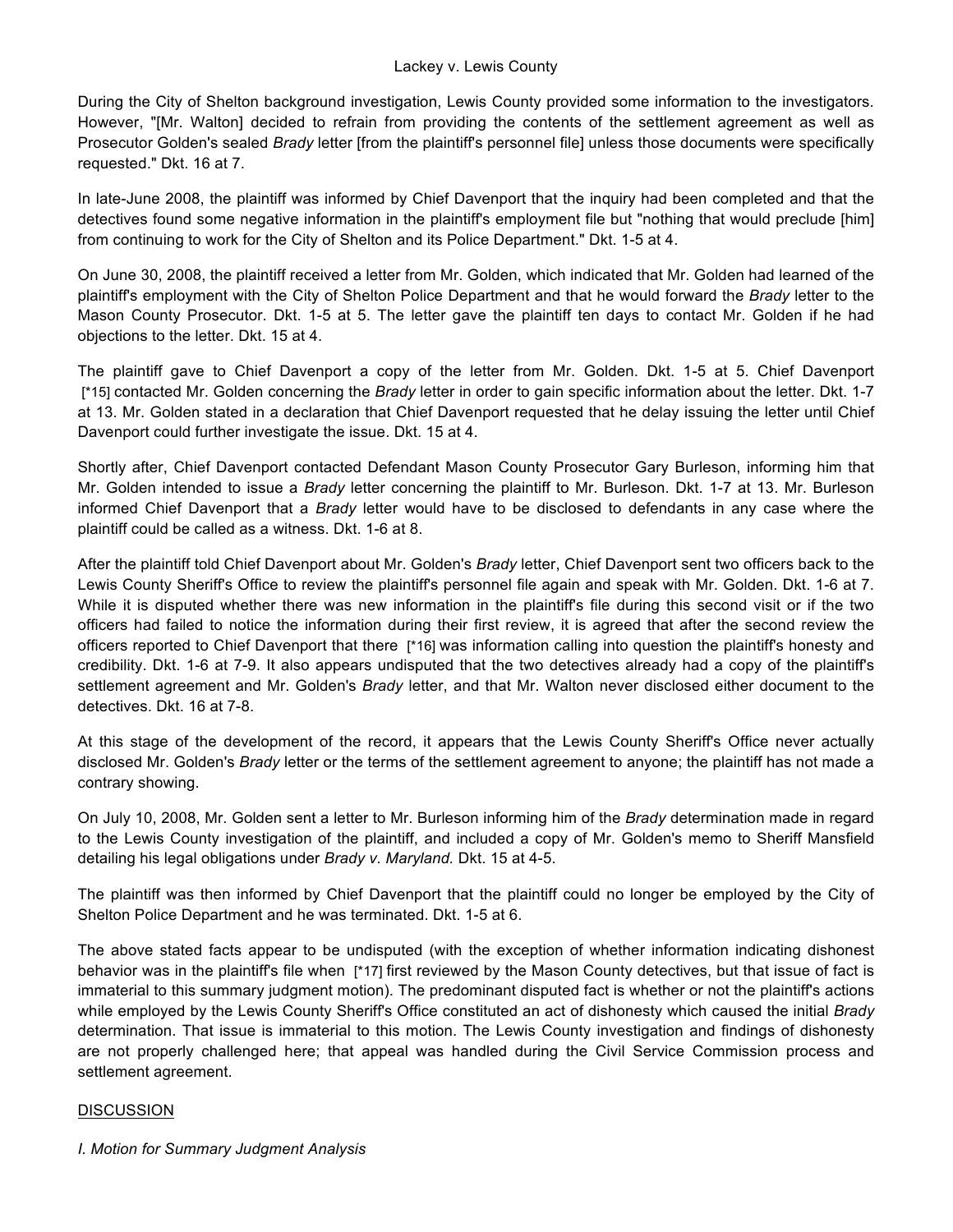Summary judgment is proper only if the pleadings, the discovery and disclosure materials on file, and any affidavits show that there is no genuine issue as to any material fact and that the movant is entitled to judgment as a matter of law. Fed. R. Civ. P. 56(c). The moving party is entitled to judgment as a matter of law when the nonmoving party fails to make a sufficient showing on an essential element of a claim in the case on which the nonmoving party has the burden of proof. *Celotex Corp. v. Catrett, 477 U.S. 317, 323, 106 S. Ct. 2548, 91 L. Ed. 2d 265 (1985)*. There is no genuine issue of fact for trial where the record, taken [\*18] as a whole, could not lead a rational trier of fact to find for the non moving party. *Matsushita Elec. Indus. Co. v. Zenith Radio Corp., 475 U.S. 574, 586, 106 S. Ct. 1348, 89 L. Ed. 2d 538 (1986)*(nonmoving party must present specific, significant probative evidence, not simply "some metaphysical doubt."). *See also* Fed. R. Civ. P. 56(e).

# **A. Absolute Immunity**

Prosecutors have absolute immunity from damage actions for conduct that is intimately associated with the judicial phase of the criminal process. *Imbler v. Pachtman, 424 U.S. 409, 430, 96 S. Ct. 984, 47 L. Ed. 2d 128 (1976)*. This immunity addresses the concern that "the public trust of the prosecutor's office would suffer were the prosecutor to have in mind his own potential damages liability when making prosecutorial decisions--as he might well were he subject to *§ 1983* liability." *Van de Kamp v. Goldstein, 129 S.Ct. 855, 860, 172 L. Ed. 2d 706 (2009)*, quoting *Imbler, 424 U.S. at 424* (internal citations omitted).

In a recent ruling, the Supreme Court held that a district attorney and chief deputy district attorney were entitled to absolute immunity for Due Process violation claims under *42 U.S.C. § 1983*. *Van de Kamp v. Goldstein, 129 S.Ct. 855, 172 L. Ed. 2d 706 (2009)*. In that case, the plaintiff, a prisoner whose conviction was overturned [\*19] in a habeas corpus proceeding, had alleged that the defendants' failure to institute a system of information sharing among deputy district attorneys regarding jailhouse informants, and their failure to adequately train or supervise sharing of information concerning informants, resulted in a *§ 1983* Due Process violation. *Van de Kamp, 129 S.Ct. at 859 (2009)*.

In applying absolute immunity to the district attorneys' actions, the Supreme Court discussed the policy considerations underlying the *Imbler* court's reasoning in allowing absolute prosecutorial immunity.

Those considerations, the [*Imbler*] Court said, arise out of the general common-law "concern that harassment by unfounded litigation" could both "cause a deflection of the prosecutor's energies from his public duties" and also lead the prosecutor to "shade his decisions instead of exercising the independence of judgment required by his public trust." *Id., at 423, 96 S.Ct. 984*. [citing *Imbler v. Pachtman, 424 U.S. 409, 96 S. Ct. 984, 47 L. Ed. 2d 128, (1976)]*.

…

A "prosecutor," the Court noted, "inevitably makes many decisions that could engender colorable claims of constitutional deprivation. Defending these decisions, often years after they were made, could impose [\*20] unique and intolerable burdens upon a prosecutor responsible annually for hundreds of indictments and trials." *Id., at 425-426, 96 S.Ct. 984*. The Court thus rejected the idea of applying the less-than-absolute "qualified immunity" that the law accords to other "executive or administrative officials," noting that the "honest prosecutor would face greater difficulty" than would those officials "in meeting the standards of qualified immunity." *Id., at 425, 96 S.Ct. 984*.

# *Van de Kamp, 129 S.Ct. at 860*.

Ever since *Imbler,* the question of whether absolute immunity may apply has turned on the nature of the prosecutorial action; when a prosecutor is not acting as an officer of the court, but is instead engaged in investigative or administrative tasks, the immunity does not apply. *Van de Kamp, 129 S.Ct. at 861*, citing *Imbler v. Pachtman, 424 U.S. at 431, n. 33*. Therefore, to determine if prosecutorial immunity applies, the court must look to the nature of the function the prosecutor performed, not his or her title. *Buckley v. Fitzsimmons, 509 U.S. 259, 269,*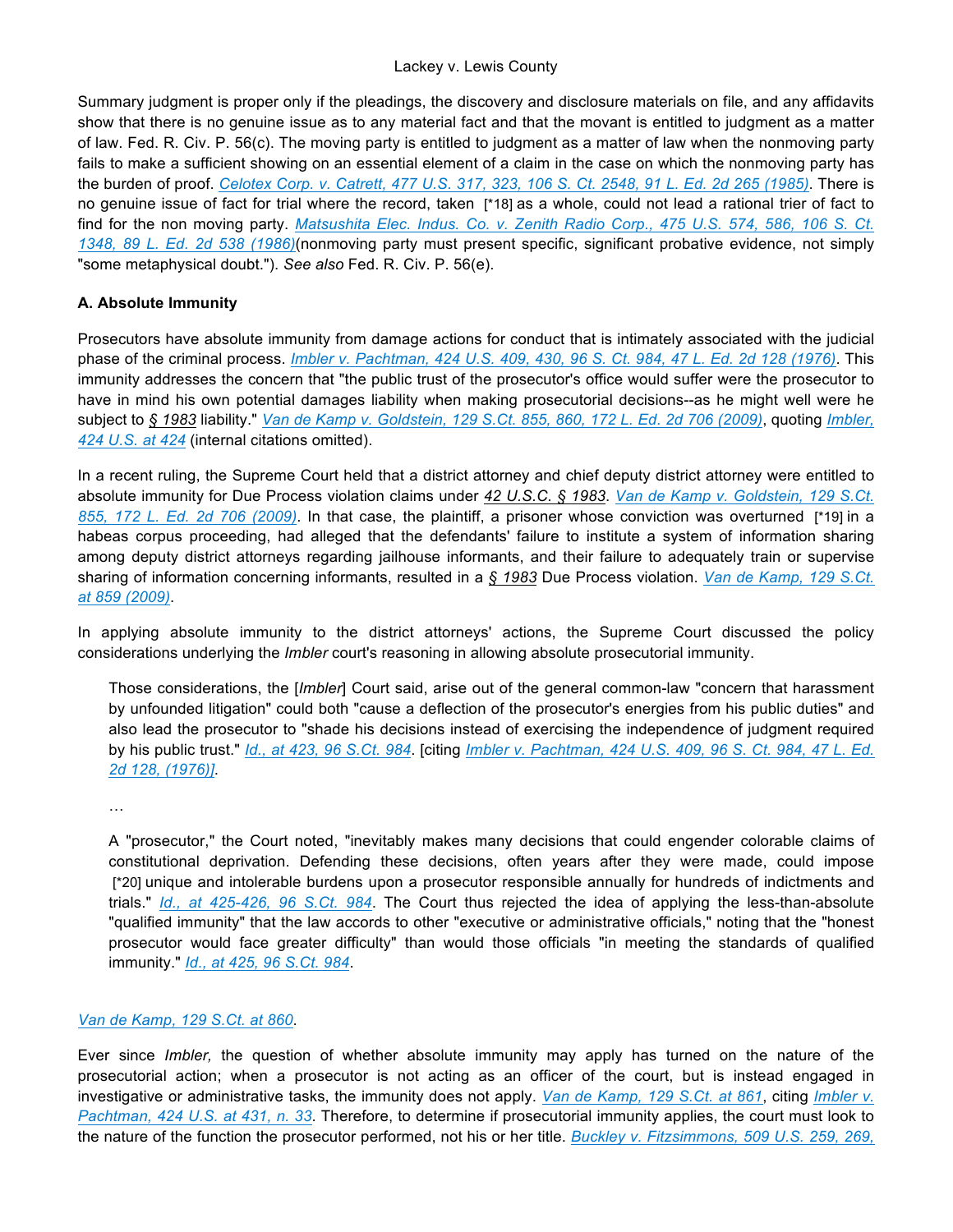*113 S. Ct. 2606, 125 L. Ed. 2d 209 (1993)*. The official seeking prosecutorial immunity bears the burden of showing that such immunity is justified. *Id. at 269*.

Mr. Golden argues [\*21] that he is entitled to absolute prosecutorial immunity for sending the *Brady* letter to Mr. Burleson, the Mason County Prosecuting Attorney. Mr. Golden argues that (1) Mr. Golden had knowledge of the findings of untruthfulness against the plaintiff and as an agent of the State he had a duty to share that knowledge with a fellow prosecutor; (2) Mr. Golden and Mr. Burleson had a responsibility to make decisions about whether to prosecute criminal cases with the understanding that the findings against the plaintiff were potentially *Brady* material; and (3) the public policy implicated by allowing prosecutors to share *Brady* information demands absolute immunity. Dkt. 37 at 7-9.

The plaintiff contends that absolute immunity is inappropriate because Mr. Golden's actions could only be considered administrative in nature, and were not connected to a prosecutorial decision in any specific case. Dkt. 55 at 13. The plaintiff argues that absolute immunity must be narrowly applied to prosecutorial functions that are intimately tried to the judicial process as determined by common law and interpreted by the Supreme Court. *Id.*

Mr. Golden attempts to extend the holding of *Van de Kamp v. Goldstein* to cover [\*22] the sharing of *Brady* material from one county prosecutor to another. The facts of the two cases are distinguishable. Unlike in *Van de Kamp,* the alleged Due Process violation here is not directly connected to the conduct of a trial because Mr. Golden was sharing information that might be used by Mr. Burleson in future charging decisions. Additionally, in *Van de Kamp,* the alleged Due Process violations were traceable to prosecutions that were within the jurisdiction of the prosecuting attorney and deputy prosecuting attorney, which is not the case here.

Mr. Golden also relies on *Botello v. Gammick, 413 F.3d 971 (9th Cir. 2005)*. In that case, the Ninth Circuit applied absolute prosecutorial immunity to retaliation claims under *42 U.S.C. § 1983*, based upon the prosecutor's decision not to prosecute cases in which the plaintiff police officer participated in any phase of the investigation. *Botello* is also factually distinguishable from the case before this court. Like *Van de Kamp,* the alleged actions in *Botello* occurred within the defendant prosecutor's charging jurisdiction. This case did not involve Mr. Golden's charging decisions within his jurisdiction; he sent the *Brady* letter to a [\*23] prosecutor in another county.

Nonetheless, Mr. Golden's reliance on both *Van de Kamp* and *Botello* has some merit. The holding in *Botello* indicates that prosecutors are absolutely immune for deciding not to prosecute cases where a particular officer is involved and for communicating that decision to others. *413 F.3d at 977*. Furthermore, the underlying concern with information sharing addressed by the Court in *Van de Kamp,* as well as the public policy interest in the sharing of *Brady* material, indicate that absolute immunity could be extended to Mr. Golden. In his response brief, the plaintiff fails to address the holding of *Van de Kamp* entirely, whereas Mr. Golden has substantially based his claim of absolute immunity on that case.

Neither party cites to authority, positive or otherwise, discussing the responsibility or authority of a prosecutor to share *Brady* material outside of his or her own jurisdiction, especially outside of the context of a specific criminal case. Whether this is a matter of first impression or not, the court is hesitant to expand the doctrine of absolute immunity to cover this specific situation.

At the same time, allowing a prosecutor to be immune for maliciously [\*24] withholding potentially exculpatory or impeaching information and allowing that same prosecutor to be held liable for choosing to disclose the same information seems illogical. The primary difference, as argued by the plaintiff, is that in the former instance there is a specific case with a specific defendant, and in the latter there is not. The line between a prosecutor's actions being intimately tied to the judicial process and being administrative must be drawn somewhere, and the plaintiff contends that it should be at the point where a prosecutor no longer takes action regarding a specific criminal case.

A finding of absolute immunity causes significant impact on a lawsuit, as "sometimes such immunity deprives a plaintiff of compensation that he undoubtedly merits." *Van de Kamp, 129 S.Ct. at 864*. Nonetheless, imposing liability for actions that involve prosecutorial discretion during the performance of official duties can impede the efficient functioning of the prosecutorial office and deflect the prosecutor's attention away from performance of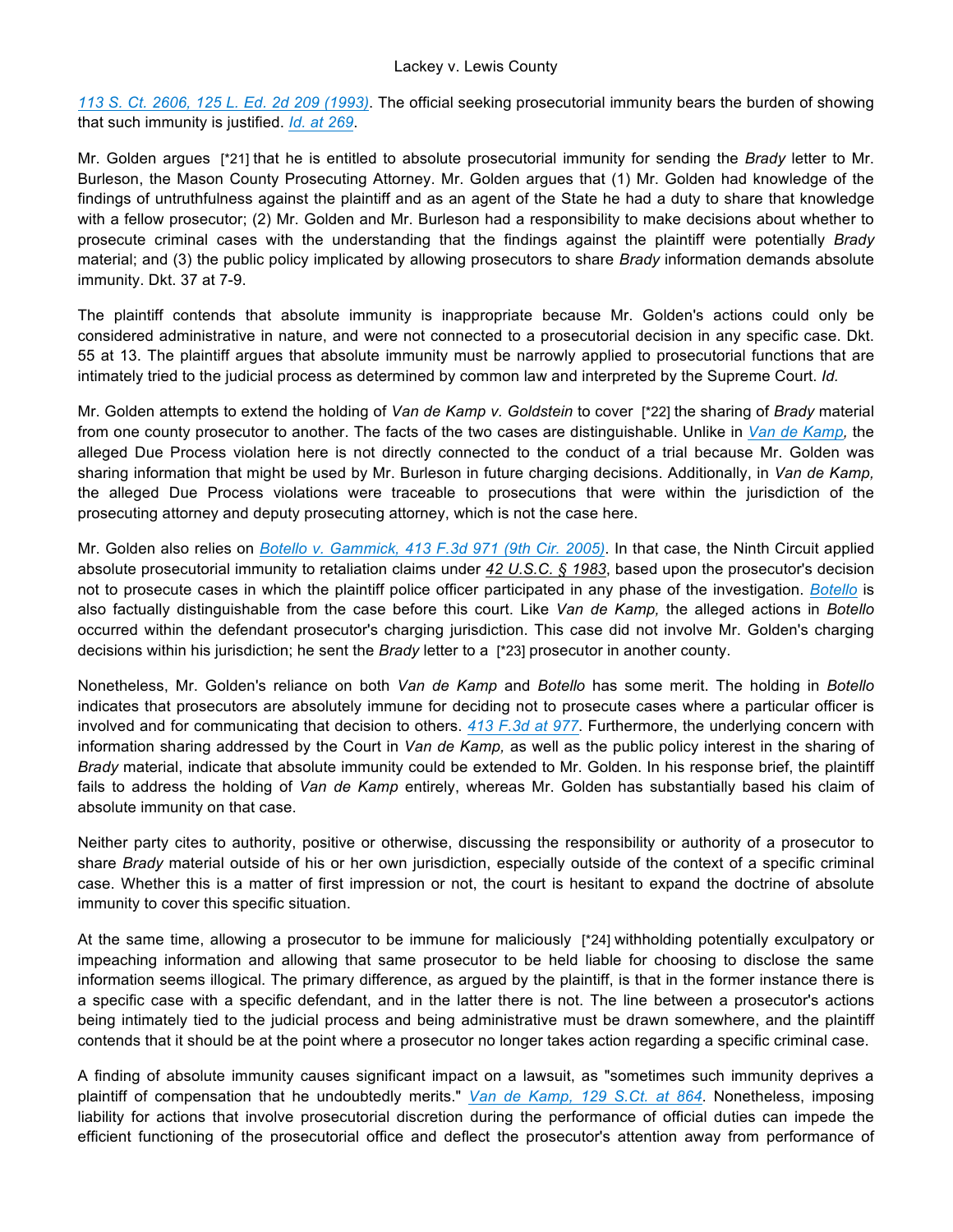those duties. Mr. Golden acted in his official capacity, as an elected prosecutor and representative of the State, in alerting Mr. Burleson [\*25] to the potential for *Brady* material in future criminal cases. This activity may very well be entitled to absolute immunity, particularly in light of the Supreme Court's holding in *Van de Kamp v. Goldstein.* Ultimately, because Mr. Golden is clearly entitled to qualified immunity for his actions, the court finds it unnecessary to reach the question of absolute immunity.

### **B. Qualified Immunity**

Defendants in a *§ 1983* action are entitled to qualified immunity from damages for civil liability if their conduct does not violate clearly established statutory or constitutional rights of which a reasonable person would have known. *Pearson v. Callahan, 129 S.Ct. 808, 815, 172 L. Ed. 2d 565 (2009)* (quoting *Harlow v. Fitzgerald, 457 U.S. 800, 818, 102 S. Ct. 2727, 73 L. Ed. 2d 396 (1982))*. Qualified immunity balances two important interests: the need to hold public officials accountable when they exercise power irresponsibly and the need to shield officials from harassment, distraction, and liability when they perform their duties reasonably. *Harlow, 457 U.S. at 815*. The existence of qualified immunity generally turns on the objective reasonableness of the actions, without regard to the knowledge or subjective intent of the particular official. *Id. at 819*. [\*26] Whether a reasonable officer could have believed his or her conduct was proper is a question of law for the court and should be determined at the earliest possible point in the litigation. *Act Up!/Portland v. Bagley, 988 F.2d 868, 872-73 (9th Cir. 1993)*.

In analyzing a qualified immunity defense, the court must determine: (1) whether a constitutional right would have been violated on the facts alleged, taken in the light most favorable to the party asserting the injury; and (2) whether the right was clearly established when viewed in the specific context of the case. *Saucier v. Katz, 533 U.S. 194, 201, 121 S. Ct. 2151, 150 L. Ed. 2d 272 (2001)*. "The relevant dispositive inquiry in determining whether a right is clearly established is whether it would be clear to a reasonable officer that his conduct was unlawful in the situation he confronted." *Id.* While the *Saucier* decision set forth a required sequence of analysis that is often appropriate, that sequence should no longer be regarded as mandatory. *Pearson v. Callahan, 129 S.Ct at 811*. "The judges of … the courts of appeals should be permitted to exercise their sound discretion in deciding which of the two prongs of the qualified immunity analysis should be addressed [\*27] first in light of the circumstances in the particular case at hand." *Id.*

The privilege of qualified immunity is an immunity from suit rather than a mere defense to liability, and like absolute immunity, it is effectively lost if a case is erroneously permitted to go to trial. *Saucier v. Katz, 533 U.S. at 200-01*.

Mr. Golden contends that, as an alternative to absolute immunity, he is entitled to qualified immunity for sending the *Brady* letter because (1) there was no clearly established law in 2007 holding that a prosecutor could not transmit *Brady* information to a prosecutor in another county; and (2) reasonable prosecuting attorneys would have believed that communication of the *Brady* information was lawful. Dkt. 37 at 9-10.

The plaintiff concedes that there is no law prohibiting a prosecutor from sharing *Brady* information with a prosecutor from another county. Instead, the plaintiff argues that qualified immunity is improper when a prosecutor disseminates *Brady* information when he or she is not actively engaged in the prosecution of a defendant. Dkt. 55 at 14. The plaintiff further argues that Mr. Golden in effect recognized a due process right of the plaintiff by allowing the plaintiff [\*28] ten days to respond before sending the *Brady* letter to Mr. Burleson. *Id.*

The question of whether to apply qualified immunity to Mr. Golden's actions hinges on the second prong of the *Saucier* analysis, namely whether the law clearly recognized a right for the plaintiff to not have *Brady* information shared outside of Lewis County. To make that determination, it is important to restate exactly what Mr. Golden's actions were. From the record that has been developed, Mr. Golden's actions can be summarized as follows:

(1) On July 11, 2007, Mr. Golden sent Lewis County Sheriff Mansfield and Mr. Walton the initial *Brady* memo, stating that he was obligated to provide the office's findings of dishonesty to defendants in each case where the plaintiff is likely to testify.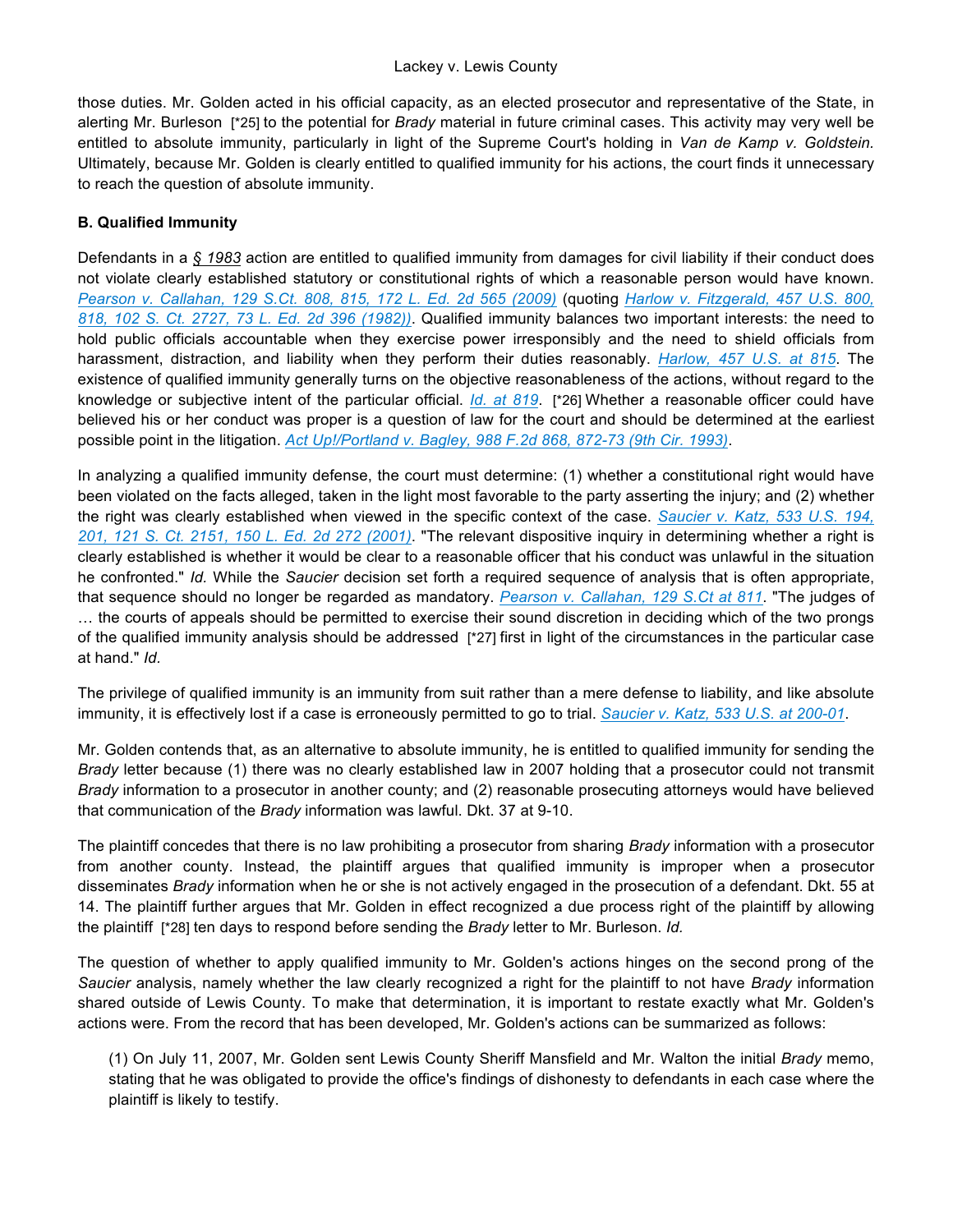(2) During the plaintiff's termination settlement negotiations with Lewis County, Mr. Golden consistently maintained that the Lewis County investigation's findings into the plaintiff's actions constituted *Brady* material, and that absent a reversal of those findings the *Brady* determination would stand.

(3) On June 30, 2008, Mr. Golden sent a letter to the plaintiff indicating that Mr. Golden would be forwarding his *Brady* memo to [\*29] the Mason County Prosecutor and giving the plaintiff ten days to contact Mr. Golden with objections.

(4) When contacted by Shelton Police Chief Davenport, Mr. Golden again refused to vacate the *Brady* determination or delay sending such to Mr. Burleson absent a reversal of the Lewis County internal investigation findings.

(5) On July 10, 2008, Mr. Golden sent a letter to Mr. Burleson informing him of the *Brady* determination and included a copy of Mr. Golden's memo to Sheriff Mansfield of July 11, 2007.

These are the actions that form the basis for the plaintiff's claim for relief and for Mr. Golden's claim of immunity.

The plaintiff has failed to identify any law that recognizes a police officer's right to a name-clearing hearing after a *Brady* determination has been made, or any law prohibiting a prosecutor from transmitting a *Brady* determination to another jurisdiction. Instead, the plaintiff attempts to attack the underlying finding of dishonesty, and alternatively claims that the settlement agreement between himself and the Lewis County Sheriff's Office precluded release of the *Brady* memo.

On the first argument, the findings of the Lewis County internal investigation are not under consideration [\*30] here and are immaterial to determination of this motion. The plaintiff dispensed with the appeal process of that investigation by negotiating a termination settlement with the Sheriff's Office.

On the second argument, the plaintiff's own pleadings illustrate that Mr. Golden's actions were consistent throughout. During the settlement negotiations, Mr. Golden maintained his position that the findings of the investigation demanded *Brady* disclosure to any defendant in a case where the plaintiff could testify, and he refused to remove the *Brady* letter unless the findings were vacated. The terms of the settlement agreement made it clear that the plaintiff's *Brady* letter would remain in the Sheriff's investigative file, and Mr. Golden's statements made it clear that he would not remove the letter himself. Even if the plaintiff had made a showing that Mr. Golden, as the Lewis County Prosecutor, was bound to the settlement agreement, the plaintiff could hardly be surprised to have this information surface. This is especially true after the plaintiff executed a waiver with the Shelton Police Department.

The court can find no law prohibiting a prosecutor from sharing potentially exculpatory or [\*31] impeaching evidence with prosecutors of another jurisdiction. Such a law would be antithetical to a prosecutor's duty of disclosure mandated by *Brady v. Maryland.* A reasonable prosecutor in Mr. Golden's position could feel obliged to offer such information to a fellow prosecutor to remain in compliance with *Brady* and its progeny; and a reasonable prosecutor in Mr. Golden's position would not have known that his conduct in releasing the *Brady* letter would violate any clearly established constitutional right. Accordingly, Mr. Golden's claim of qualified immunity regarding the plaintiff's *§ 1983* claim should be granted.

# **C. State Claims Against Mr. Golden**

# 1. Breach of Contract

Mr. Golden contends that he is not liable for breach of contract because he was not a party to the settlement agreement, because the plaintiff executed a waiver allowing release of all information about him, and because the settlement agreement allowed disclosure of the *Brady* letter when required under controlling and applicable law. Dkt. 37 at 13. The plaintiff has failed to provide any facts to dispute these claims other than attacking the credibility of the underlying *Brady* determination; most importantly, the plaintiff [\*32] has failed to show that the settlement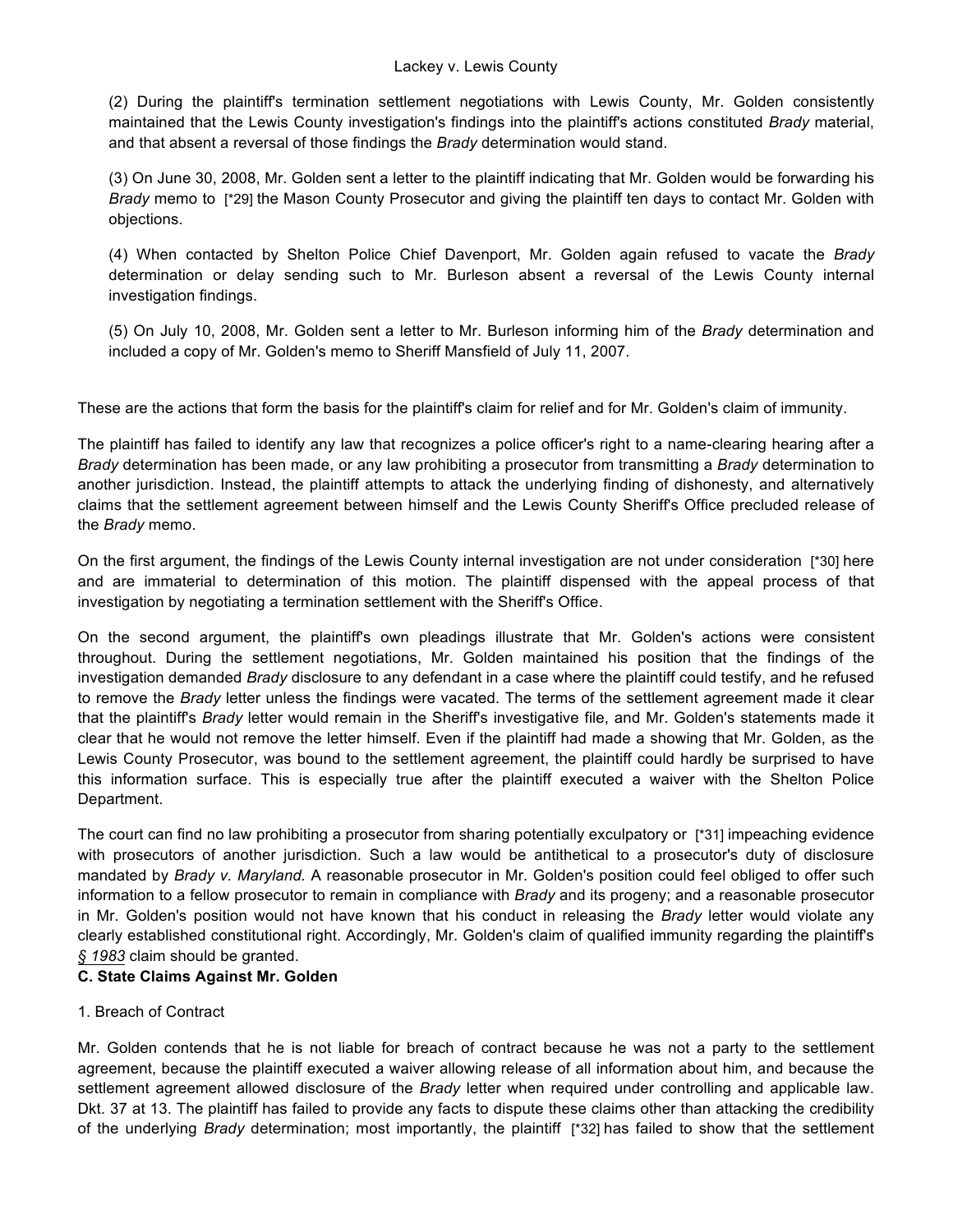agreement was binding on Mr. Golden. Accordingly, the claim for breach of contract against Mr. Golden should be dismissed.

### 2. Defamation

Mr. Golden contends that he is not liable for defamation because the plaintiff fails to show the following elements: falsity; that the communication between Mr. Golden and Mr. Burleson was a publication; that the communication between Mr. Golden and Mr. Burleson was unprivileged; malice; and any damages as a result of Mr. Golden's statement. Dkt. 37 at 14-16.

Even assuming that Mr. Golden's communication was false and malicious, this claim should be dismissed because the plaintiff has failed to prove that the communication between Mr. Golden and Mr. Burleson was not privileged. *See Pate v. Tyee Motor Inn, Inc., 77 Wn.2d 819, 820-21, 467 P.2d 301 (1970)* ("A privileged communication involves the occasion where an otherwise slanderous statement is shared with a third person who has a common interest in the subject and is reasonably entitled to know the information."). Whether a qualified privilege applies is a matter of law for courts to determine. *Moe v. Wise, 97 Wn. App. 950, 957, 989 P.2d 1148 (1999)*. Although most situations in which the common [\*33] interest privilege applies involve persons from the same organization or enterprise, the speaker and the third party need not be allies; rather, the speaker and the third party must both have an interest in the subject matter of the defamatory statement. *Id. at 959*.

A qualified privilege by definition is not absolute. Whether the speaker has abused a qualified privilege such that the privilege is lost is ordinarily a question of fact for a jury unless the facts support only one reasonable conclusion. *Id. at 962*. Defamation plaintiffs can demonstrate that a qualified privilege has been abused in one of five ways: (1) the speaker knew the statement to be false or acted in reckless disregard as to its falsity, (2) the speaker did not make the statement for the purpose of protecting the common interest, (3) the speaker knowingly published the matter to a person who is not covered by the privilege, or (4) the speaker did not reasonably believe the subject matter was necessary to serve the common interest, or (5) the speaker published both privileged and unprivileged statements. *Id. at 963*. Evidence of abuse of the privilege must be clear and convincing. *Id.*

In this case, Mr. Golden and Mr. [\*34] Burleson were both equally interested in the subject matter of the communication. Both men were required to exercise due diligence to disclose potentially exculpatory or impeaching evidence to any criminal defendant in the execution of their offices. Furthermore, the plaintiff has failed to prove that Mr. Golden's communication with Mr. Burleson was false or that Mr. Golden acted with any malice toward the plaintiff. Mr. Golden's deposition makes it clear that his decision to retain the *Brady* letter on file and to transmit it to Mr. Burleson was based on his interpretation of a prosecutor's duty under *Brady.* The plaintiff has failed to prove any abuse of a qualified privilege.

Additionally, the plaintiff has failed to offer proof of damages stemming from Mr. Golden's communication. By the plaintiff's own admission, he was the first person to inform Chief Davenport about Mr. Golden's *Brady* letter, and Chief Davenport was the first person to contact Mr. Burleson. While the plaintiff's actions may have been in reaction to Mr. Golden's letter to him, it cannot be shown that the plaintiff's own action was not the cause of termination rather than Mr. Golden's communication with Mr. Burleson. [\*35] Accordingly, the claim for defamation against Mr. Golden should be dismissed.

#### 3. Invasion of Privacy/False Light

Mr. Golden contends that he is not liable for invasion of privacy or false light because the plaintiff has failed to show the following elements: that Mr. Golden's communication with Mr. Burleson was publicized; that the communication concerned the plaintiff's private life; that the information would not be a legitimate concern of the public; and that the plaintiff's waiver did not allow the communication. Dkt. 37 at 17-19. The plaintiff fails to respond to these arguments. Accordingly, the claim for invasion of privacy and false light against Mr. Golden should be dismissed.

4. Tortious Interference with Contractual Relations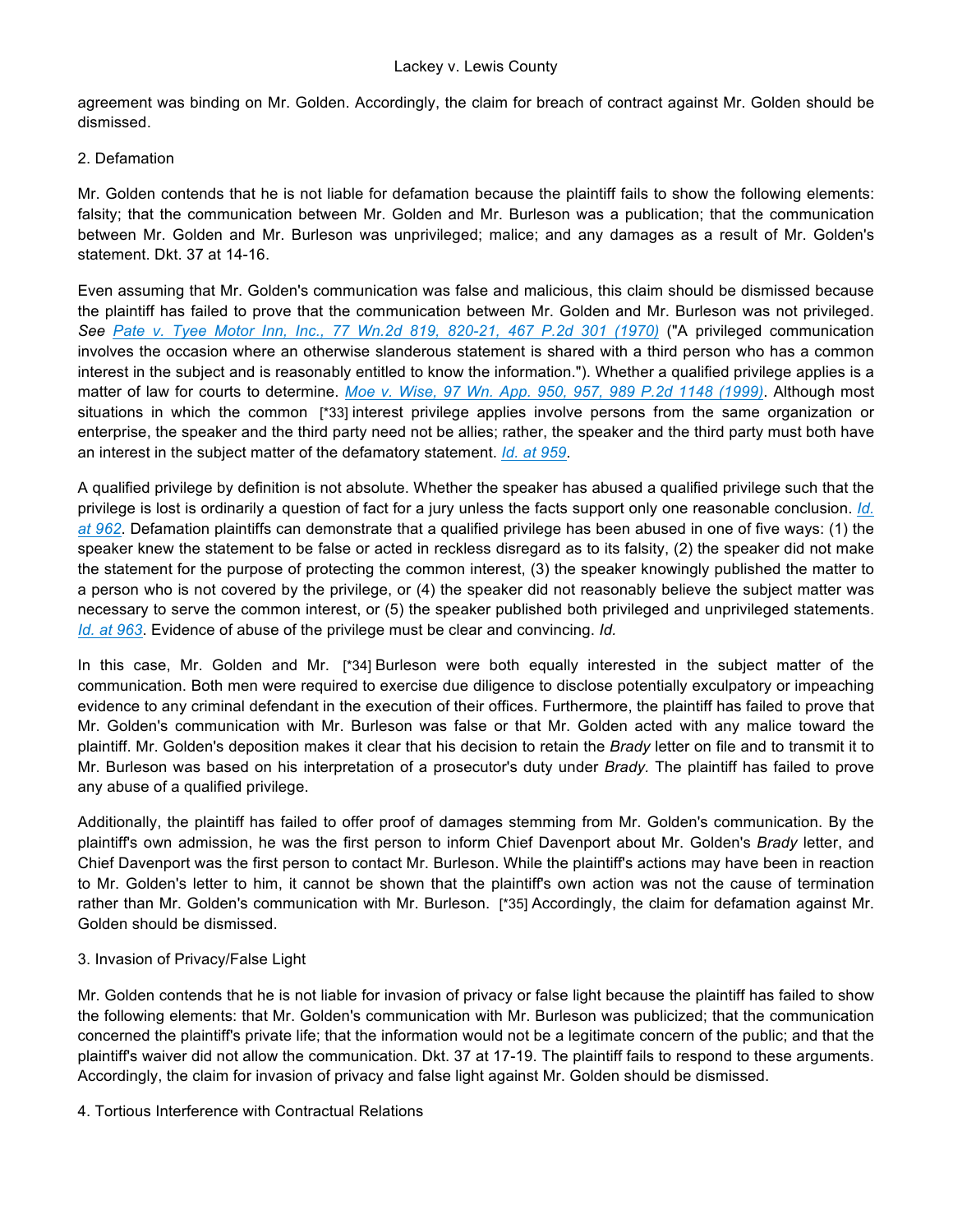Mr. Golden contends that he is not liable for tortious interference with contractual relations and with employment opportunities because the plaintiff has failed to show the following elements: that Mr. Golden was an intermeddling third party rather than an agent of the state; that Mr. Golden intentionally interfered with the plaintiff's employment relationship with the Shelton Police Department; that Mr. Golden had an improper purpose or used improper [\*36] means; and that Mr. Golden's communication caused damages. Dkt. 37 at 20.

The plaintiff argues only the fact that his termination from the Shelton Police Department was a result of Mr. Golden's actions. However, the plaintiff fails to show that Mr. Golden intentionally interfered with the plaintiff's employment, or that it was done improperly. Instead, Mr. Golden appears to have acted conscientiously out of a sense of prosecutorial duty. Mr. Golden's intentions were to provide Mr. Burleson with potentially impeaching information that would need to be disclosed to potential criminal defendants; his intentions were not to have the plaintiff fired. Accordingly, the claim for tortious interference with contractual relations and with employment opportunities against Mr. Golden should be dismissed.

### **D. Claims under** *42 U.S.C. § 1983* **for Declaratory and Injunctive Relief**

Mr. Golden argues that injunctive relief is improper because the decision to disclose information that a prosecutor has deemed to be *Brady* material is a traditional prosecutorial function and one that is in the public's best interest of promoting fair and impartial judicial proceedings. The plaintiff responds by arguing that Mr. [\*37] Golden did not have any duty under *Brady v. Maryland* to share information about the plaintiff with another agency, and in fact by doing so the defendant caused the plaintiff to suffer injury.

The plaintiff accurately states that a finding of qualified immunity for an official does not bar declaratory or injunctive relief. *Los Angeles Police Protective League v. Gates, 995 F.2d 1469, 1472 (9th Cir. 1993)*. Therefore, even if Mr. Golden is immune from damages by way of qualified immunity, he still may be subject to injunction if the plaintiff makes an adequate showing for relief.

When considering injunctive relief for a *§ 1983* civil rights claim, the Supreme Court has stated that "even where the prayer for injunctive relief does not seek to enjoin the state criminal proceedings themselves, we have held that the principles of equity nonetheless militate heavily against the grant of an injunction except in the most extraordinary circumstances." *Rizzo v. Goode, 423 U.S. 362, 379, 96 S. Ct. 598, 46 L. Ed. 2d 561 (1976)*. In light of that standard, a district court's injunction of a state agency must show "an intentional and pervasive pattern of misconduct in order to enjoin a state agency." *Thomas v. County of Los Angeles, 978 F.2d 504, 508 (9th Cir. 1992)*.

It [\*38] appears from the record that the plaintiff has suffered actual injury from Mr. Golden's actions. The plaintiff was terminated as a Shelton Police Officer as a direct result of Mr. Golden's *Brady* letter to Mr. Burleson. Likewise, it is clear from the record that Mr. Golden stands firm in his belief that the findings of the Lewis County Sheriff's internal investigation constitute *Brady* material, and that he feels obligated to share that information with any prosecutor in a position to prosecute cases where the plaintiff may be called to testify. Therefore, absent some court-ordered equitable relief, the plaintiff may continue to suffer injury related to employment in law enforcement.

However, while injury to the plaintiff may be necessary to grant injunctive relief, it is not necessarily dispositive. *See Lujan v. Defenders of Wildlife, 504 U.S. 555, 560-61, 112 S. Ct. 2130, 119 L. Ed. 2d 351 (1992)*. Rather, the injury to the plaintiff must be weighed against the broader policy implications; here the court is concerned with restricting a prosecutor's discretion regarding disclosure of potentially exculpatory or impeaching information as well as the public's interest in upholding fairness in judicial proceedings.

Based upon [\*39] the facts developed in this record, there is no evidence that Mr. Golden acted out of anything but a sense of duty to honor the mandate of *Brady v. Maryland.* There is no evidence that Mr. Golden acted out of spite or malice toward the plaintiff, nor intimation that he may do so in the future. Prosecutors are entrusted with the authority and responsibility to protect public safety and uphold the integrity of the judicial system. They perform the latter, in part, by ensuring that criminal defendants are offered all potentially exculpatory or impeaching information. Absent a showing of extraordinary circumstances that would call a prosecutor's true motives into question, the court generally will not intervene in the performance of that duty, especially when the prosecutor has taken the stance of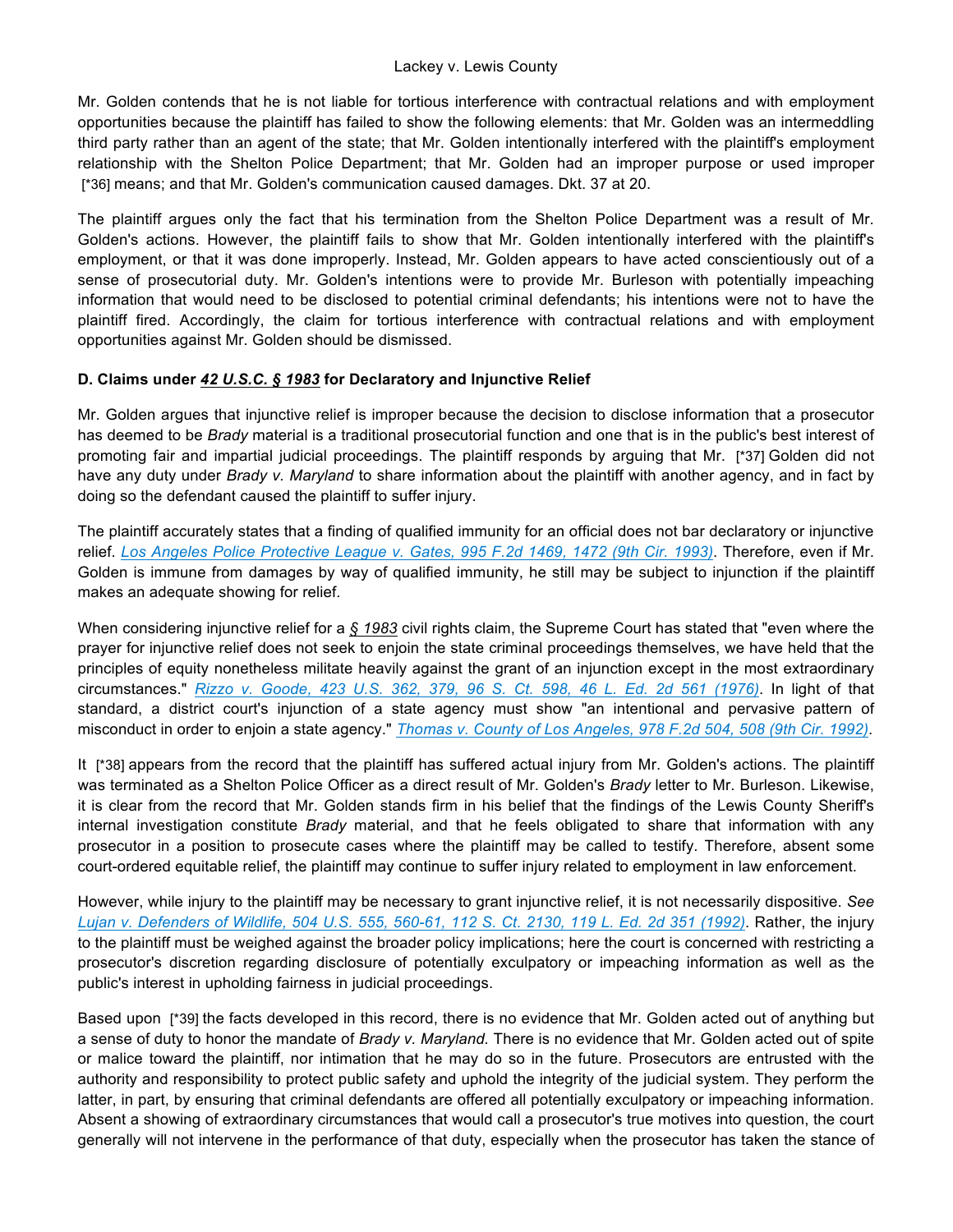more disclosure rather than less. *See Rizzo, 423 U.S. at 370-80*. Accordingly, the plaintiff's request for declaratory and injunctive relief should be denied.

# **E. Defendant Burleson's Joinder to Motion for Summary Judgment**

Mr. Burleson seeks joinder to the portion of Mr. Golden's Motion for Summary Judgment which seeks dismissal of the claim for injunctive relief. Mr. Burleson, as the Mason County [\*40] Prosecutor, moves for dismissal from this action on the basis that the plaintiff's sole claim against Mr. Burleson is based on this injunctive relief claim. The plaintiff did not respond to Mr. Burleson's joinder to Mr. Golden's motion or to his motion for dismissal.

The plaintiff stated in the Joint Status Report that Mr. Burleson was a party to the action solely for the purpose of the claim for injunctive relief. Dkt. 32 at 2. Because the claim for injunctive relief has been denied, as discussed above, Mr. Burleson should be dismissed from this action.

# **F. Lewis County's Motion for Summary Judgment Based on Actions of Mr. Golden**

Lewis County moves for summary judgment, arguing that the plaintiff's claims against the county fail to the extent that they are based on the actions of Mr. Golden. Dkt. 37 at 21. Specifically, Lewis County contends that, as a municipality, it cannot be liable for a claim that Mr. Golden violated the plaintiff's due process rights. Further, Lewis County contends that it cannot be liable for the plaintiff's state law claims because the plaintiff fails to establish a prima facie case, a former employer disclosing information about an employee by request is assumed [\*41] to act in good faith under *Wash. Rev. Code § 4.24.730(1)*, and the plaintiff signed a waiver allowing Mr. Golden to communicate with Mason County officials. *Id.*

The plaintiff responds by arguing that dismissal of Lewis County is premature because phase one of discovery only concerned the question of immunity with regards to Mr. Golden and the factual record has not been developed regarding the actions of other county employees. Dkt. 55 at 23.

Lewis County has moved for summary judgment to the extent that plaintiff's claims are based on the actions of Mr. Golden. Further discovery is unwarranted for purposes of this motion, because Lewis County has limited its motion to liability stemming from Mr. Golden's actions. Because Mr. Golden acted with qualified immunity in transmitting the *Brady* letter to Mr. Burleson and is entitled to summary judgment, summary judgment is proper with respect to Lewis County as well, as to Lewis County's liability based upon Mr. Golden's conduct.

# *II. Motion to Dismiss Analysis*

The individual Lewis County defendants move for dismissal based on two grounds. First, seventeen of the defendants claim that the plaintiff failed to serve a copy of the complaint and summons [\*42] upon them personally; second, eighteen of the defendants claim that they had no involvement in the decision of what process to provide the plaintiff during his employment termination. Dkt. 41.

# **A. Failure of Service**

A plaintiff must serve a summons and a copy of the complaint to each defendant within 120 days of filing the complaint. If service is not made within that time, the court must dismiss the action against that defendant without prejudice unless the plaintiff can show good cause for the failure. Fed. R. Civ. P. 4(m). The plaintiff's complaint was filed in Thurston County Superior Court on February 23, 2009. Dkt. 1-3. This action was then removed to federal court by the defendants on March 16, 2009. Dkt. 1. On September 23, 2009, the plaintiff conceded that the individual plaintiffs that were not served should be dismissed. Dkt. 57. Accordingly, defendants Jane Doe Golden, Jane Doe Mansfield, Jane Doe McDowell, Steve and Jane Doe Walton, Steve and Jane Doe Aust, Pat and Jane Doe Smith, Allen and Jane Doe Stull, Ron and Jane Doe Averill, Richard and Jane Doe Graham, and Lee and Jane Doe Grose should each be dismissed.

# **B. Lack of Personal Involvement in Due Process Decisions**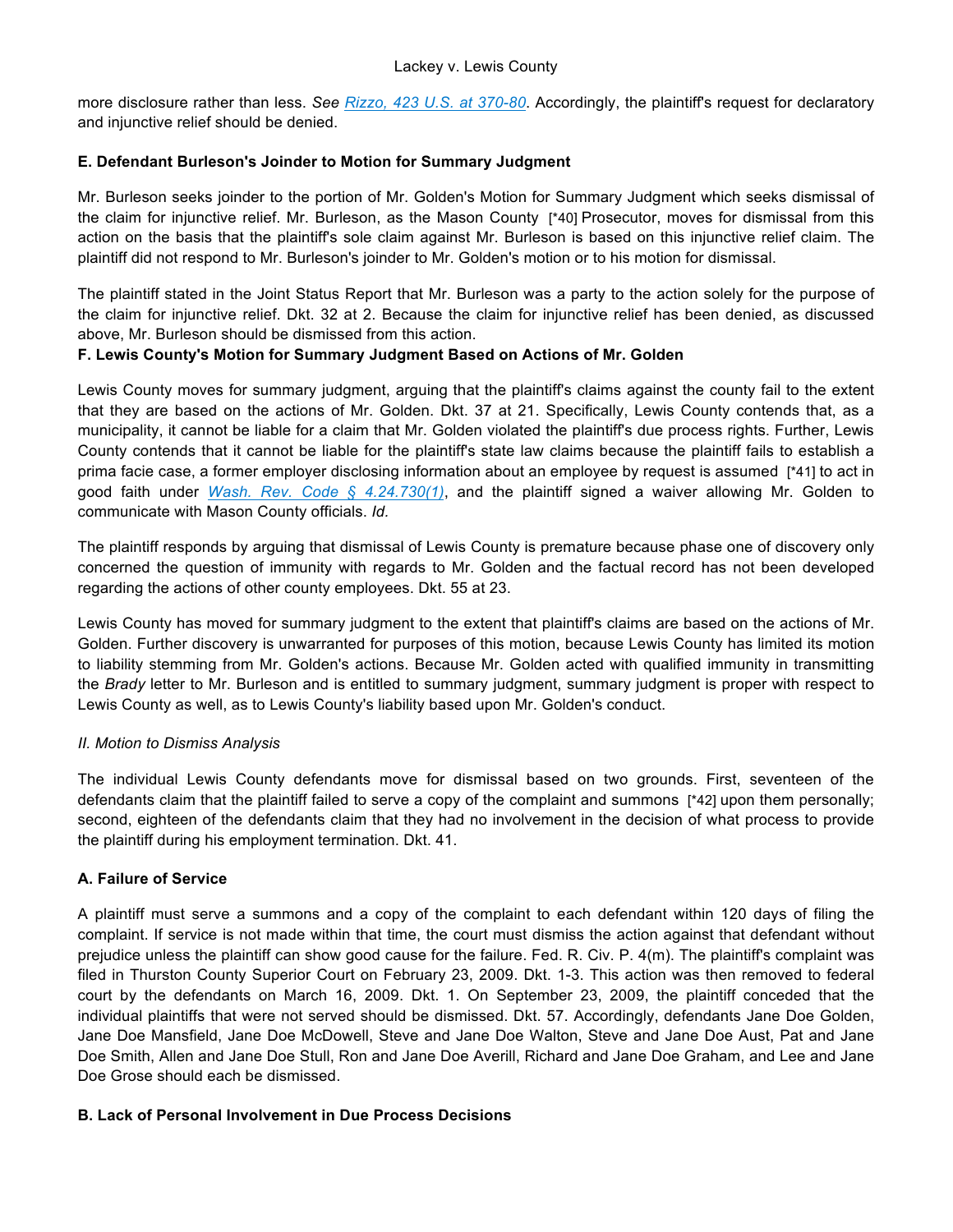The defendants [\*43] also move for dismissal of the plaintiff's property interest Due Process claim on the grounds that each defendant had no personal involvement with decisions regarding what process was due to the plaintiff at the time of his termination. Dkt. 41. Of these eighteen defendants, sixteen are included in the above named defendants who did not receive personal service; the seventeenth defendant for this motion is Ross McDowell and the eighteenth defendant for this motion is Michael Golden.

Federal Rule of Civil Procedure 8(a)(2) provides that a pleading must contain a "short and plain statement of the claim showing that the pleader is entitled to relief." Under Fed. R. Civ. P. 12(b)(6), a complaint may be dismissed for "failure to state a claim upon which relief can be granted." Dismissal of a complaint may be based on either the lack of a cognizable legal theory or the absence of sufficient facts alleged under a cognizable legal theory. *Balistreri v. Pacifica Police Department, 901 F.2d 696, 699 (9th Cir. 1990)*. While a complaint attacked by a Rule 12(b)(6) motion to dismiss does not need detailed factual allegations, a plaintiff's obligation to provide the grounds of his entitlement to relief [\*44] requires more than labels and conclusions, and a formulaic recitation of the elements of a cause of action will not do. *Bell Atlantic Corp. v. Twombly, 550 U.S. 544, 555, 127 S. Ct. 1955, 167 L. Ed. 2d 929 (2007)* (*internal citations omitted*).

Accordingly, "[t]o survive a motion to dismiss, a complaint must contain sufficient factual matter, accepted as true, to 'state a claim to relief that is plausible on its face.'" *Ashcroft v. Iqbal, 129 S.Ct. 1937, 1949, 173 L. Ed. 2d 868 (2009)*(*citing Twombly, 550 U.S. at 570*). A claim has "facial plausibility" when the party seeking relief "pleads factual content that allows the court to draw the reasonable inference that the defendant is liable for the misconduct alleged." *Id.* "In sum, for a complaint to survive a motion to dismiss the non-conclusory factual content, and reasonable inferences from that content must be plausibly suggestive of a claim entitling the pleader to relief." *Moss v. U.S. Secret Service, 572 F.3d 962, 969 (9th Cir. 2009)*.

If a claim is based on a proper legal theory but fails to allege sufficient facts, the plaintiff should be afforded the opportunity to amend the complaint before dismissal. *Keniston v. Roberts, 717 F.2d 1295, 1300 (9th Cir. 1983)*. If the claim is not based [\*45] on a proper legal theory, the claim should be dismissed. *Id.* "Dismissal without leave to amend is improper unless it is clear, upon de novo review, that the complaint could not be saved by any amendment." *Moss v. U.S. Secret Service, 572 F.3d 962, 972 (9th Cir. 2009)*.

As a threshold matter, it is unclear to the court which specific claims the defendants seek dismissal of with the statement the "plaintiff's property interest Due Process claim." Dkt. 41 at 5. Furthermore, it is unclear if the defendants are referring to the plaintiff's termination from employment as a Lewis County sheriff or as a Shelton police officer.

To compound matters, the plaintiff has failed to address this portion of the defendants' motion altogether. In accordance with Local Rule 7(b)(2), "[i]f a party fails to file papers in opposition to a motion, such failure may be considered by the court as an admission that the motion has merit." Therefore, to the extent that the plaintiff has stated a claim for a property interest arising from a violation of due process during his termination from the Shelton Police Department, the plaintiff has failed to put forth any facts that would indicate that Defendants Golden or [\*46] McDowell had any personal involvement beyond Mr. Golden sending the *Brady* letter to Mr. Burleson. It appears that neither defendant had any involvement in the decision-making process regarding the plaintiff's termination from the Shelton police force, and any claim alleging otherwise should be dismissed.

Additionally, to the extent that the plaintiff has stated a claim for a property interest arising from a violation of due process during his termination from the Lewis County Sheriff's Office, the plaintiff has likewise failed to put forth any facts that show that Defendants Golden or McDowell were involved in the actual termination process. In fact, by the plaintiff's own admission, the negotiation of the plaintiff's termination agreement with Lewis County was handled by the Sheriff's office and not Mr. Golden, and it appears that Mr. Golden's position regarding the *Brady* letter remained constant throughout the process. Dkt. 55 at 15. Therefore, the plaintiff has failed to show any personal involvement by Mr. Golden on determining what process was due during the termination process in Lewis County, and has failed to put forth any facts regarding the involvement of Mr. McDowell, and [\*47] any claim alleging otherwise should be dismissed.